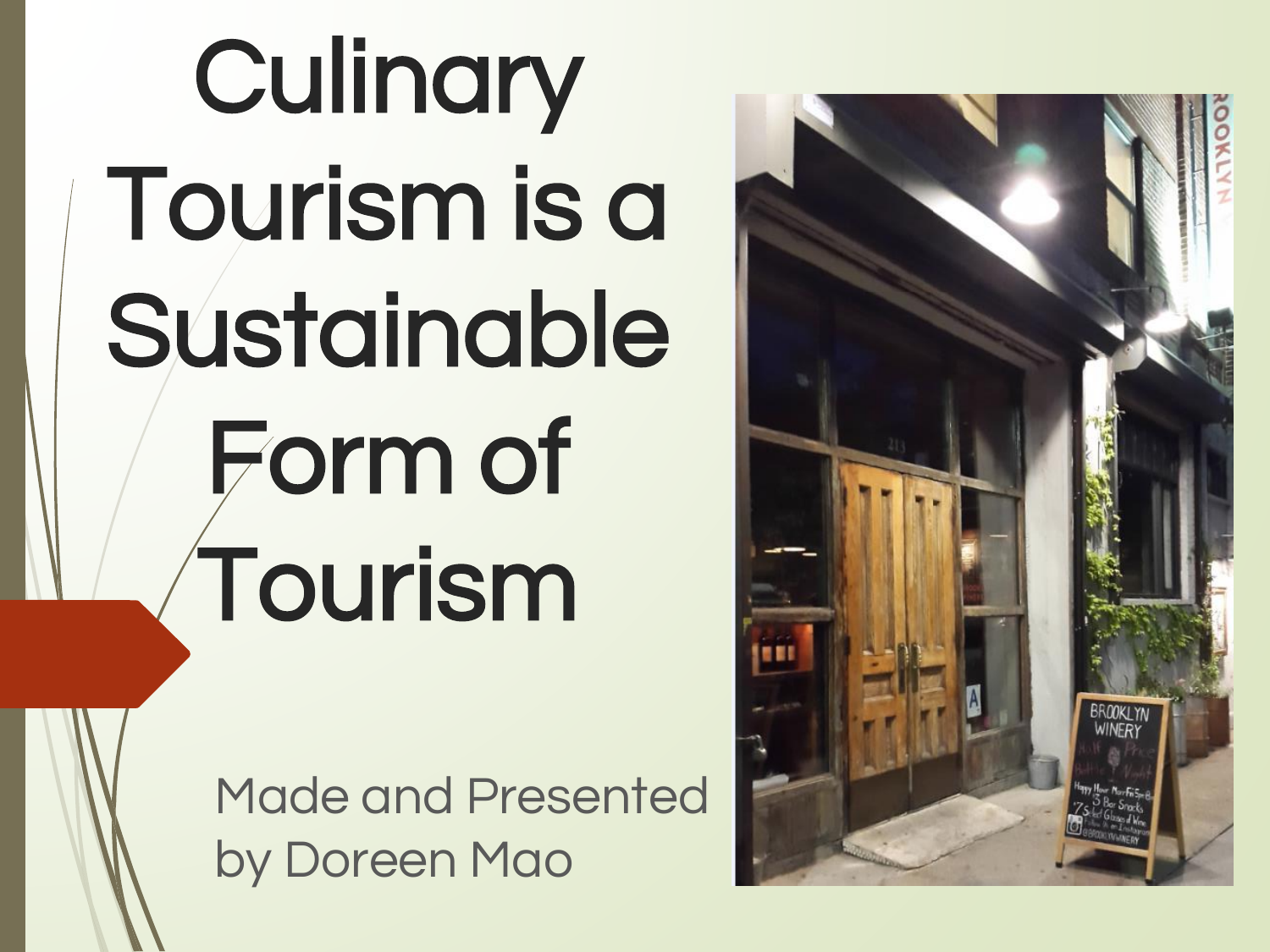## Impacts of Mass Tourism

- Negative impacts associated:
- Opportunity cost -Dependent on tourism
- Leakage
	- -Concessions -Cost of infrastructures
	- -Import good and work
- Export/import agriculture
- **BEA** Seasonality
- Overcrowding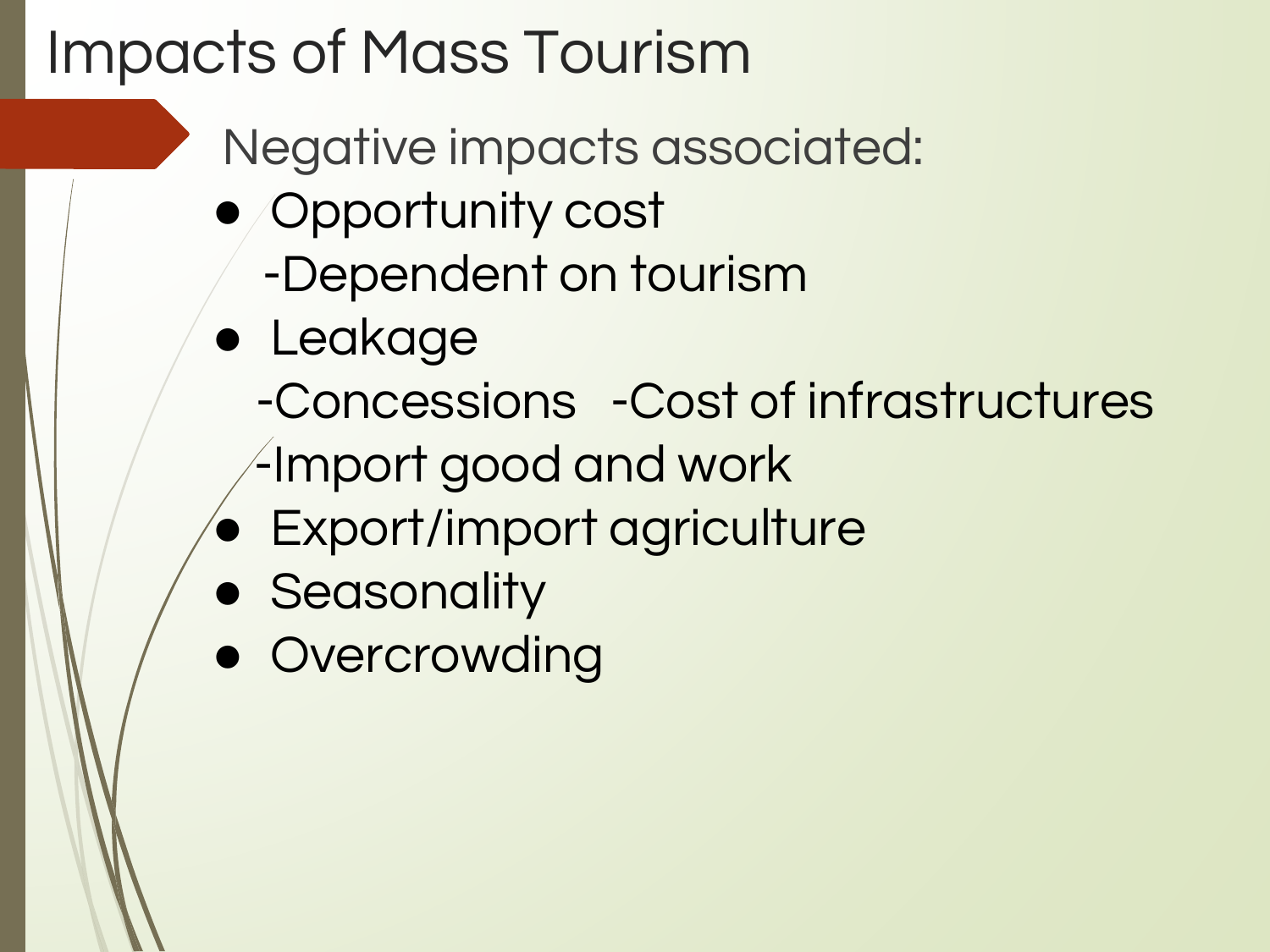## Culinary Tourism: What is it?

Culinary tourism is usually defined as an Interest in cuisine, food preparation, production, and presentation has created a niche traveling experience that focus on food.

Hall and Mitchell: 1960s interest in food Long: food and culture Wolf: The bottom line, sustainable, profitable, and benefit local culture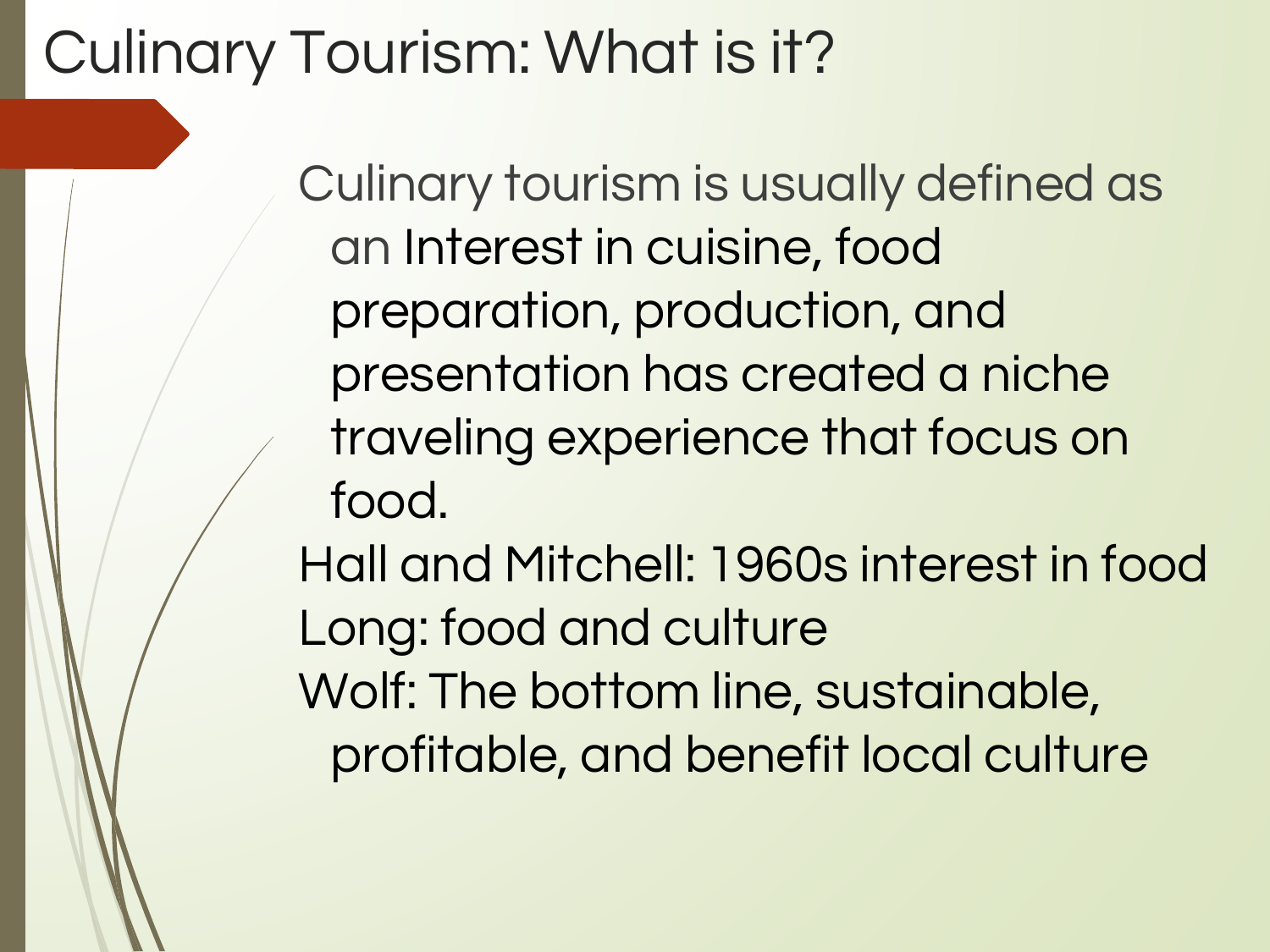## Introduction to Culinary tourism: Brooklyn Winery



Brooklyn winery

Location: 213 N 8th St. Brooklyn, NY 11211

The urban winery produces small batch wines in Williamsburg, NY. Conor McCormack is the winemaker. They have tour of the winery to learn about how wines are made, they have seating at wine bar where you can savor their artisanal wines They also have seasonal menu which can be paired with their house-made wines.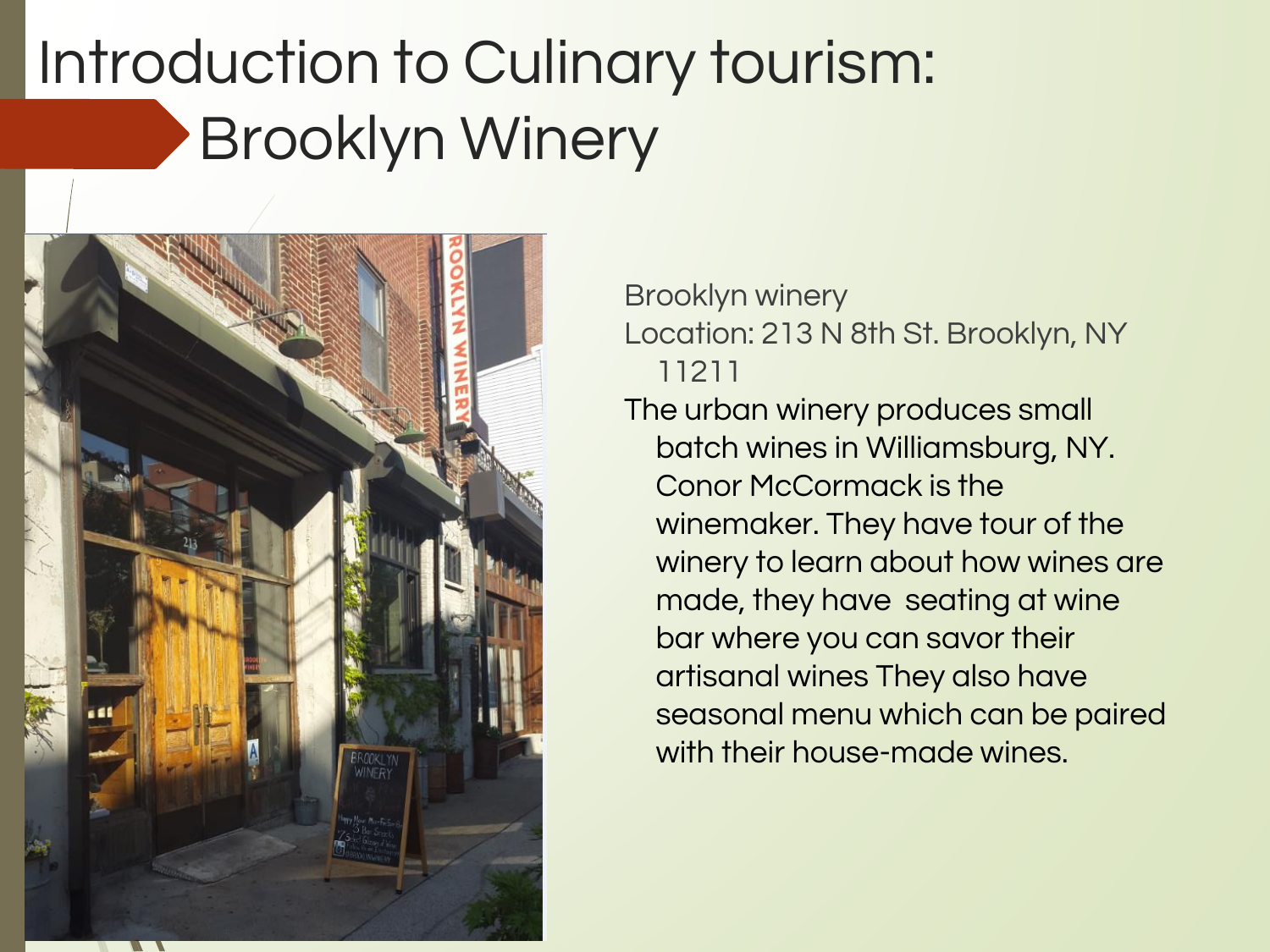## Old Charm:

#### >>old reclaimed pre-WWI chalk board made of real slate





<<Recycle old tin panels: made to look older by brushing salt and old fish tank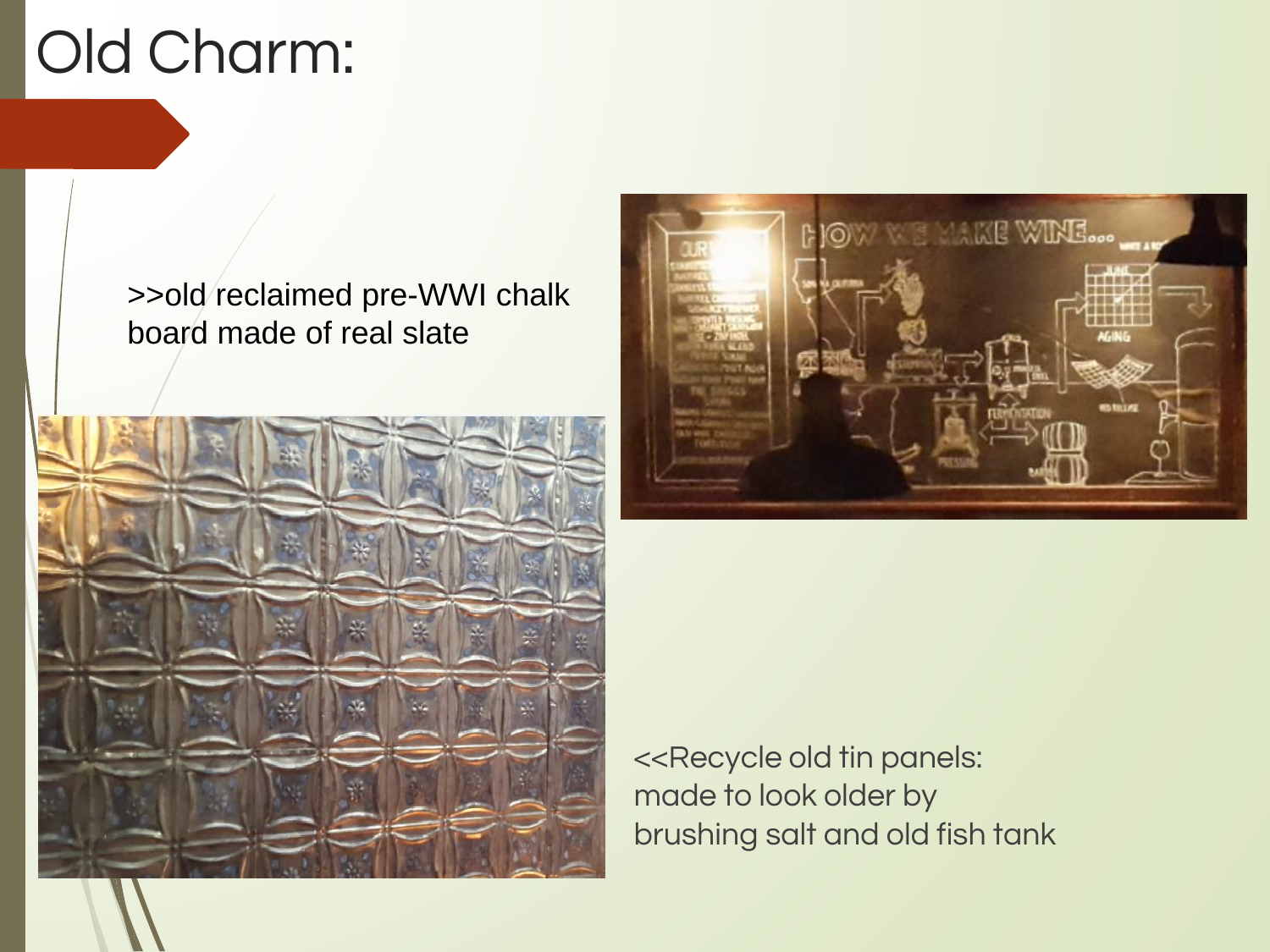## Wood Reuse



<< Only buy used barrels They also reuse old barrels to make tables tops >>





- The guide said that most of their wood comes from:
	- 1. Demolished buildings
	- 2. Barrels
	- 3. Reclaimed wood from old furnishings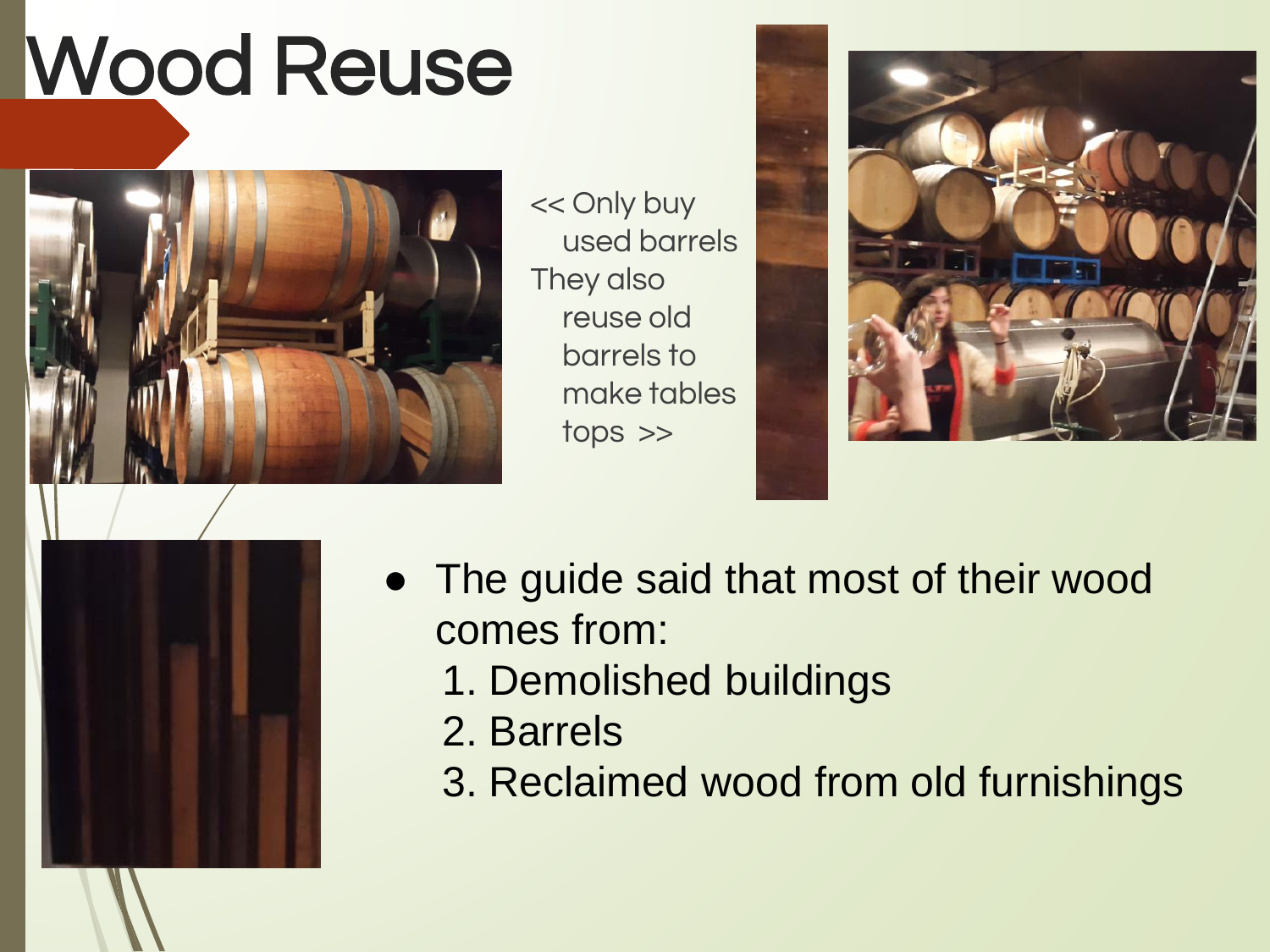#### Wood Reuse: Interior





<< WWII antique pill boxes

>>This is reclaime d wood **That** they as paneling. Or << They **the set of the set of the set of the set of the set of the set of the set of the set of the set of the set of the set of the set of the set of the set of the set of the set of the set of the set of the set of the** 

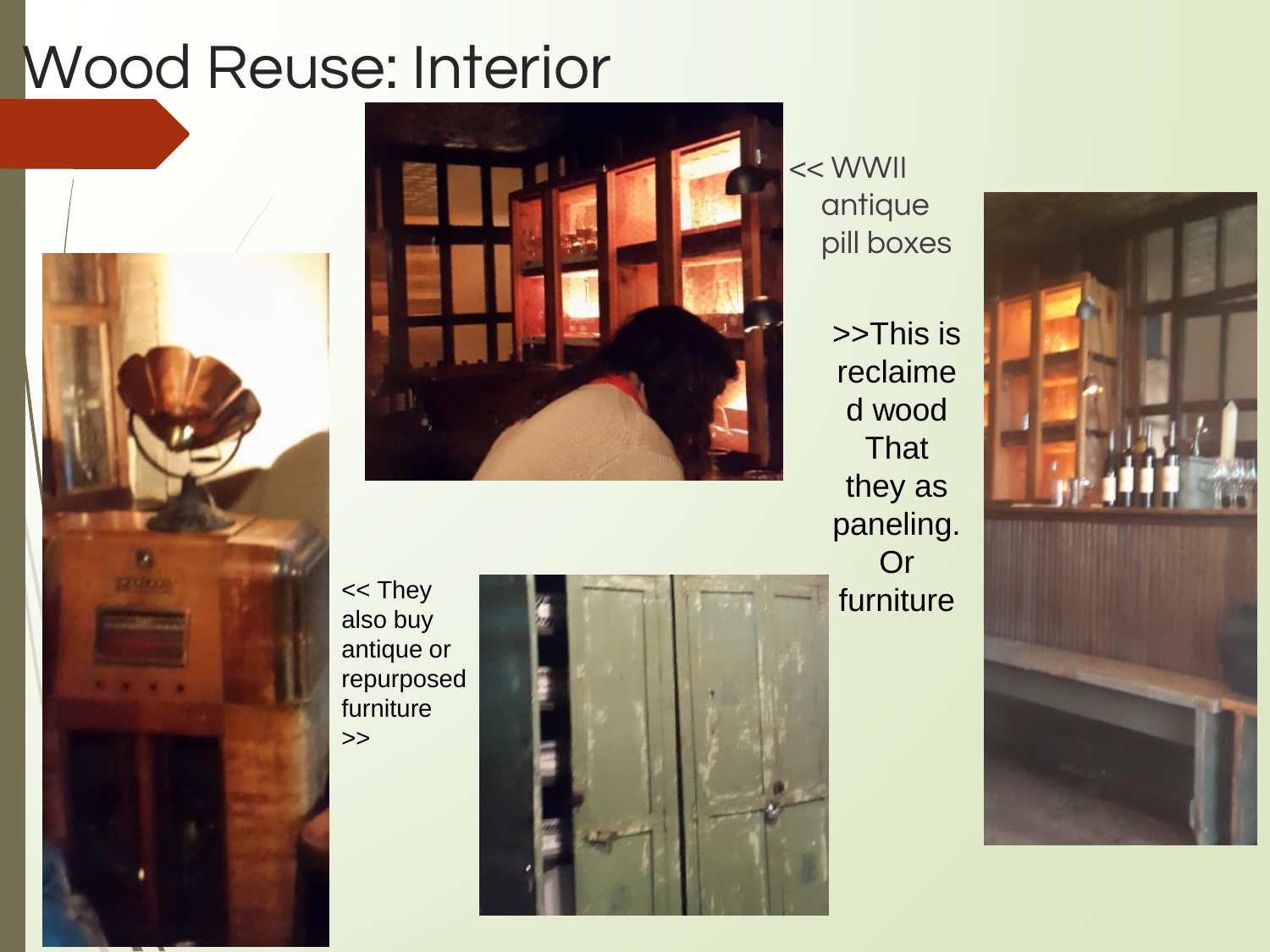## The Industrial days



<< This is a repurpose and refurbished machinery cover of a paint factory. Now used as a table>>





They kept or reused industrial metals or fixtures. Much of their furniture is repurposed like their wood.

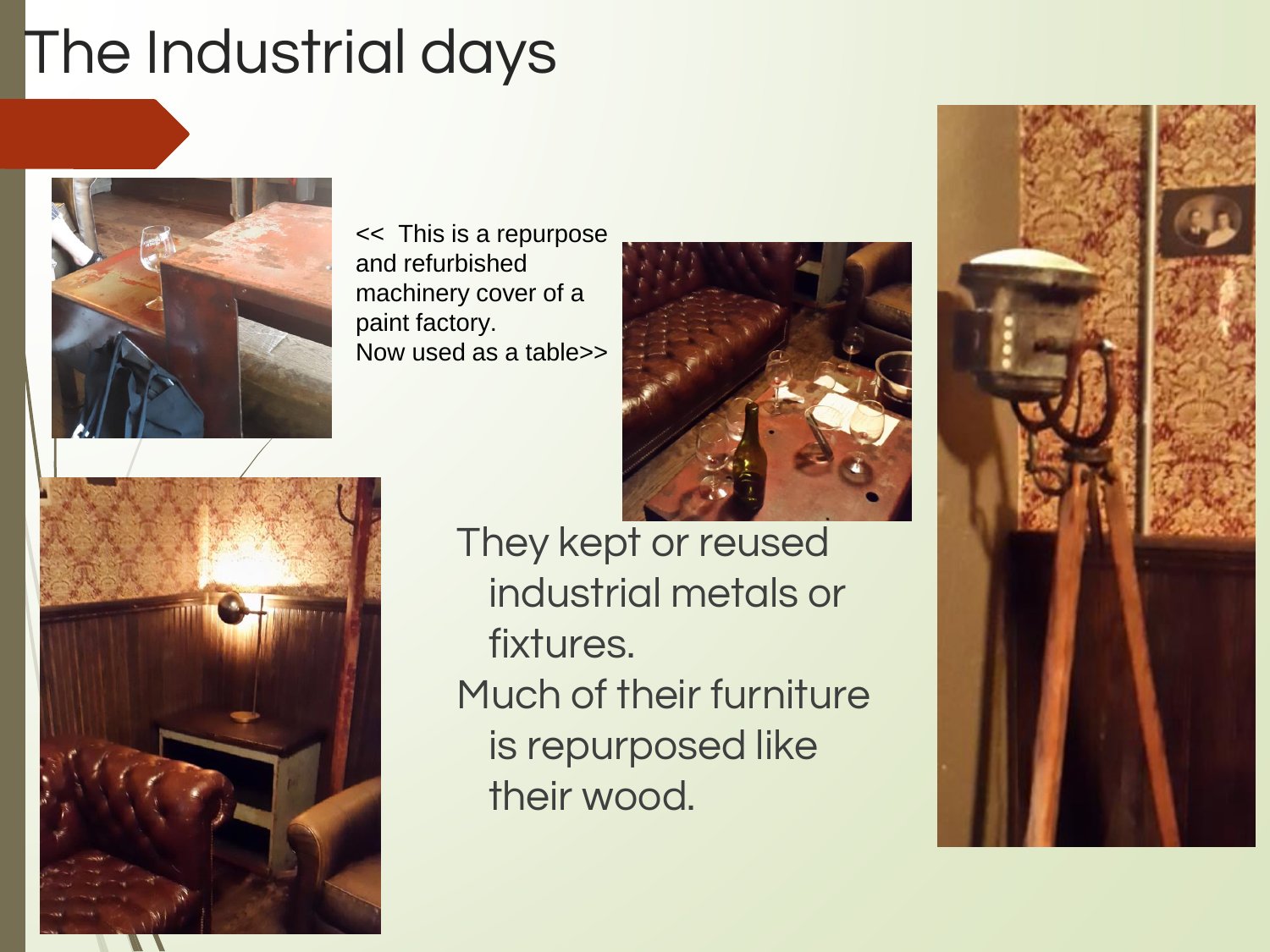## How To Be Greener



>> Juicer in front with sorter and harvester in the back

<<Fermentation Tanks tall for whites short for reds



● Composting

- --Cork compost
- Get more local food/grapes
- --Long Island
- --Finger lakes
- --California
- Consider screw top caps